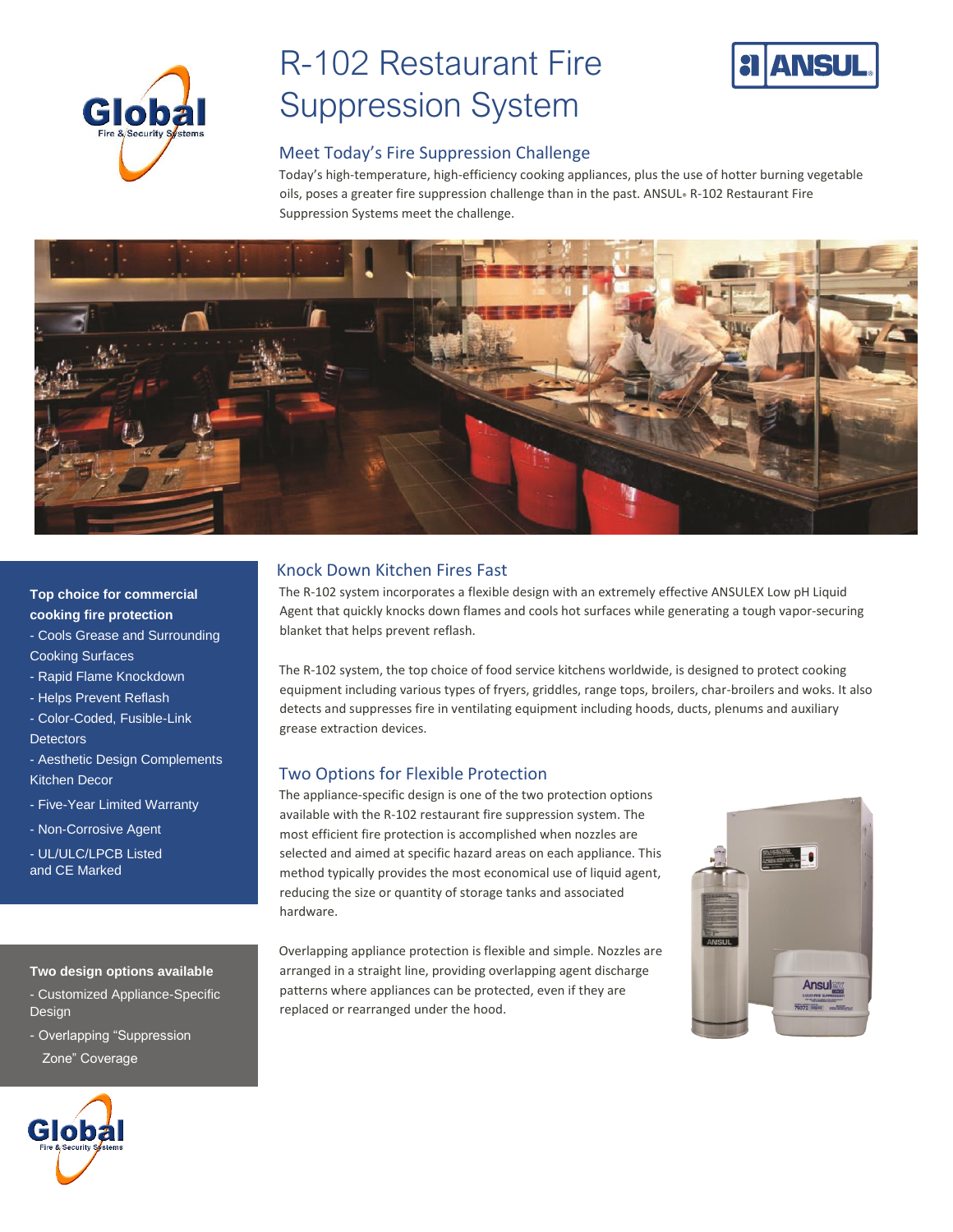## Serving up fire suppression is our first order





#### Extensive Features and Approvals

The R-102 system features an aesthetic stainless steel enclosure to complement the kitchen design, ease of recharge and post-fire clean up, reliable gas cartridge operation and a five-year limited warranty. A flexible agent distribution hose allows appliances to be moved for cleaning purposes without disconnecting the fire suppression system piping. The system is UL/ULC listed; CE marked; COA, LPCB, TFRI, MED, DNV, ABS and Lloyd's Register approved and meets NFPA 96 and NFPA 17A requirements.



#### **Applications for the R-102 Fire Suppression System**

- Catering Facilities
- Cafes
- Cafeterias

- Casual and Fine Dining **Restaurants** 

- Convenience Stores
- Delis
- Diners
- Fast Food Chains
- Food Courts
- Food Trailers and Trucks
- Hospitals
- Hotels and Casinos
- Sports Complexes and Stadiums



#### **The Ultimate Fire Suppression Solution**

The ANSUL brand promises a full range of quality fire protection solutions — from automatic detection and suppression systems to a complete line of wheeled and hand portable fire extinguishers and more. Plus, our extensive network of Authorized ANSUL Distributors provides factory-trained professionals to serve our customers virtually anywhere in the world.

#### **A Passion for Protection**

Dedicated customer support. Extensive product portfolio. Engineering excellence. Trusted, proven brands. Johnson Controls offers all of these attributes, plus a passion for protection. It's what drives us to create solutions to help safeguard what matters most – your valued people, property and business.

**For additional information, please visit www.globalfireandsecurity.co.uk or follow us @global\_systems on Twitter.**